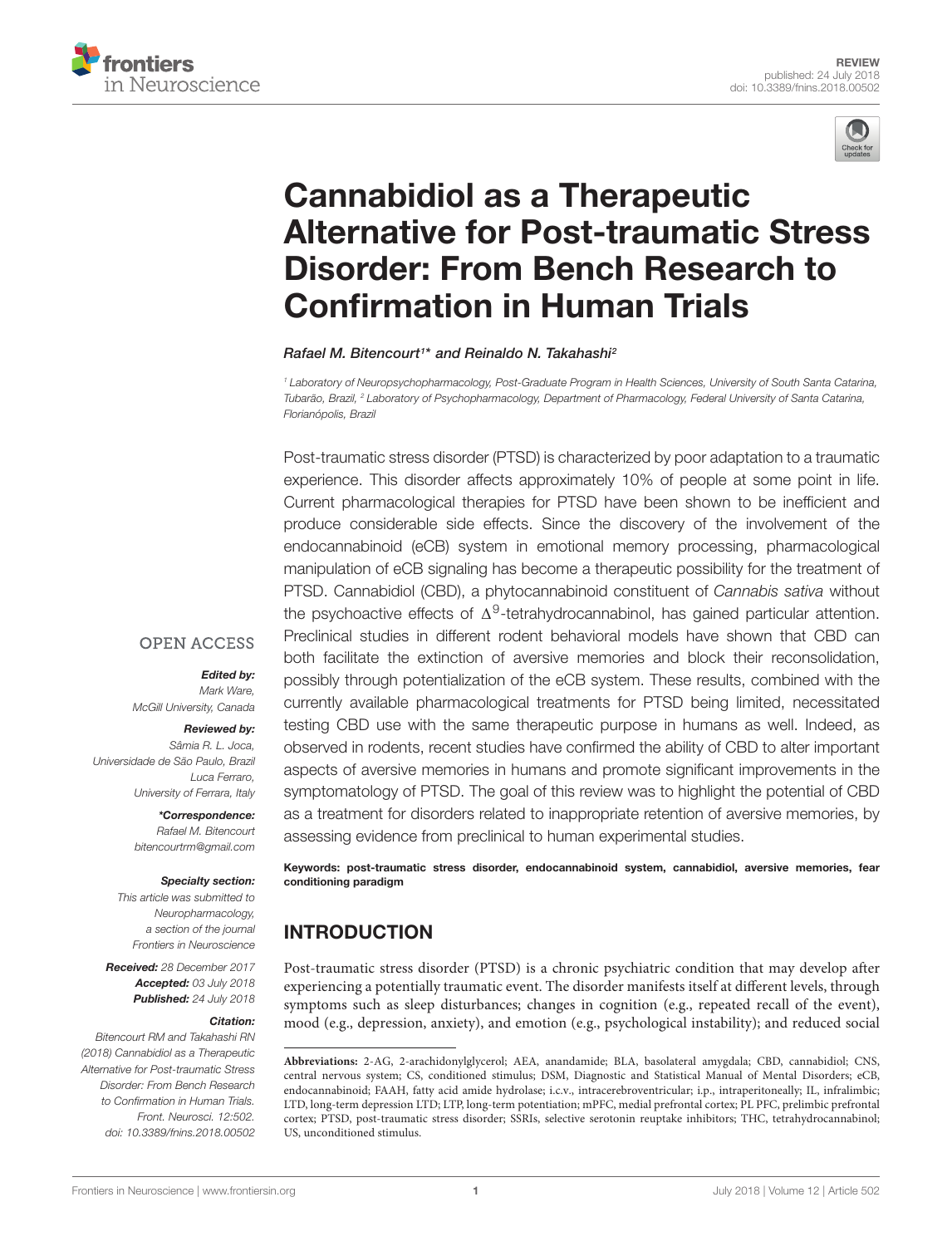skills. Through the fourth edition of the DSM-IV, post-traumatic stress was classified as an anxiety disorder; however, the latest edition, DSM-V, includes PTSD in a new category called "traumaand stress-related disorders.". In this brand-new category, we consider disorders with poor adaptation to a traumatic experience. Maladaptive responses to trauma may trigger, among others, PTSD [\(Passie et al.,](#page-8-0) [2012;](#page-8-0) [Berardi et al.,](#page-6-0) [2016\)](#page-6-0).

At some point in their lives, approximately 10% of people will be affected by PTSD, resulting in an enormous economic and social impact. This impact is aggravated by the scarcity of psychological and, above all, pharmacological approaches to PTSD treatment [\(Hidalgo and Davidson,](#page-8-1) [2000;](#page-8-1) [Yule,](#page-9-0) [2001;](#page-9-0) [Jurkus](#page-8-2) [et al.,](#page-8-2) [2016\)](#page-8-2). At present, approved treatments for PTSD involve anxiolytics and antidepressants, which are inefficient and have considerable side effects [\(Berger et al.,](#page-6-1) [2009;](#page-6-1) [Shin et al.,](#page-9-1) [2014;](#page-9-1) [Bernardy and Friedman,](#page-7-0) [2015\)](#page-7-0).

The eCB system can provide more efficient and better tolerated alternatives to the standard treatments for PTSD. The eCB system plays an important role in the regulation of emotional behavior and is essential for synaptic processes that determine learning and emotional responses, especially those related to potentially traumatic experiences [\(Castillo et al.,](#page-7-1) [2012;](#page-7-1) [Riebe](#page-9-2) [et al.,](#page-9-2) [2012\)](#page-9-2). Among the possible alternative approaches, the use of components from Cannabis sativa such as CBD is particularly promising. Recent reviews have reported promising results of CBD treatment of several neuropsychiatric disorders, including PTSD [\(Mechoulam,](#page-8-3) [2005;](#page-8-3) [Izzo et al.,](#page-8-4) [2009;](#page-8-4) [Passie et al.,](#page-8-0) [2012\)](#page-8-0). What began as a possibility discovered in a study of an animal model of aversive conditioning [\(Bitencourt et al.,](#page-7-2) [2008\)](#page-7-2) gained strength through results obtained in humans [\(Das et al.,](#page-7-3) [2013\)](#page-7-3) (see **[Figure 1](#page-2-0)** for a brief history of CBD in PTSD). Because the compound has been proved to be well tolerated by humans, both in overall safety and possible side effects [\(Bergamaschi et al.,](#page-6-2) [2011\)](#page-6-2), CBD is now considered a new therapeutic possibility for treating PTSD.

This paper reviews the therapeutic potential of CBD in the treatment of PTSD. It starts from the first evidence obtained in animal studies ("bench research") and proceeds to knowledge gathered in human trials ("confirmation in human trials").

#### CANNABINOIDS AND TRAUMA-RELATED DISORDER

Cannabis sativa contains over 100 compounds called phytocannabinoids. Two of them demonstrate considerable therapeutic potential:  $\Delta$ 9-tetrahydrocannabinol ( $\Delta$ <sup>9</sup>-THC), considered the main component responsible for the psychoactive effects of the plant, and CBD, the main non-psychotomimetic constituent of Cannabis [\(Adams et al.,](#page-6-3) [1940;](#page-6-3) [Mechoulam and](#page-8-5) [Shvo,](#page-8-5) [1963;](#page-8-5) [Gaoni and Mechoulam,](#page-7-4) [1964\)](#page-7-4). CBD constitutes about 40% of the active substances of the plant [\(Crippa et al.,](#page-7-5) [2009\)](#page-7-5). However, its pharmacological effects are different from, and often even opposite to, those of  $\Delta$ 9-THC, and are not related to the development of tolerance and withdrawal syndrome [\(Mechoulam et al.,](#page-8-6) [2007;](#page-8-6) [Bergamaschi et al.,](#page-6-2) [2011\)](#page-6-2).

In this context, it is also important to highlight the eCB system, discovered in the 20th century and responsible for a revolution in the understanding of numerous neuropsychological functions related to the modulation of emotional responses [\(Lutz,](#page-8-7) [2009\)](#page-8-7). The eCB system comprises two different cannabinoid receptors, their endogenous ligands, and enzymes involved in the synthesis and degradation thereof [\(Di Marzo,](#page-7-6) [2009\)](#page-7-6). eCB signaling is distributed throughout the CNS and peripheral tissues, regulating presynaptic release of both excitatory and inhibitory neurotransmitters. Cannabinoid type 1 (CB1) receptors are expressed by peripheral and central neurons, particularly in the central regions known to play important roles in anxiety and aversive learning, such as the amygdala, hippocampus, and cerebral cortex [\(Childers and Breivogel,](#page-7-7) [1998\)](#page-7-7). In contrast, CB2 receptors are expressed mostly in immune cells, while also being present in the brain [\(Van Sickle et al.,](#page-9-3) [2005\)](#page-9-3).

The two major endogenous ligands for CB1 and CB2 receptors are AEA and 2-AG. These eCBs are synthesized on demand, mainly postsynaptically, and act as retrograde messengers regulating the presynaptic release of various neurotransmitters, as mentioned above. AEA acts as a partial agonist of both CB1 and CB2 receptors, with a higher affinity for the former. In the CNS, 2-AG is the most abundant eCB, and non-selectively activates CB1 and CB2 receptors. AEA, 2-AG, and  $\Delta^9$ -THC, have been shown to exert their effects mainly through activation of CB1 receptors [\(Di Marzo,](#page-7-6) [2009;](#page-7-6) [Castillo et al.,](#page-7-1) [2012\)](#page-7-1). In the case of eCBs, the effects are rapidly terminated through carriermediated uptake followed by intracellular enzymatic degradation. AEA and 2-AG are metabolized by monoacylglycerol lipase and FAAH, respectively. The eCBs regulate neuronal activity and plasticity by depolarization-induced suppression of inhibition or excitation [\(Wilson and Nicoll,](#page-9-4) [2002\)](#page-9-4). Both phenomena are forms of short-term synaptic plasticity that contribute to the regulation of a number of physiological functions, including memory and emotion. Additionally, eCBs appear to modulate the memory process by changing synaptic plasticity and mediating more persistent forms of synaptic plasticity (e.g., LTP and depression) in several brain areas [\(Maldonado et al.,](#page-8-8) [2006;](#page-8-8) [Di Marzo,](#page-7-6) [2009;](#page-7-6) [Sidhpura and Parsons,](#page-9-5) [2011\)](#page-9-5).

These findings have established the importance of the eCB system in a number of neurophysiological functions and led to an emerging interest in the eCB-mediated modulation of emotionality. The first study to address the role of the eCB system in fear memory, specifically in its extinction, was published at the beginning of the last decade by [Marsicano et al.](#page-8-9) [\(2002\)](#page-8-9). In this study, the authors showed that genetic deletion of the CB1 receptor or its pharmacological blockade strongly impaired extinction of auditory-conditioned fear and that eCBs were released in the BLA during extinction. This discovery revealed that the eCB system has a central function in the extinction of aversive memories and may therefore be a promising target for the treatment of disorders related to inappropriate retention of such memories (for details see [Marsicano et al.,](#page-8-9) [2002\)](#page-8-9). Precisely what processes underlie this function of the eCB system is presently unclear, raising the question whether CBD exerts its effects through a different pathway(s). Previous reports on eCB system involvement in CBD-induced effects have been equivocal.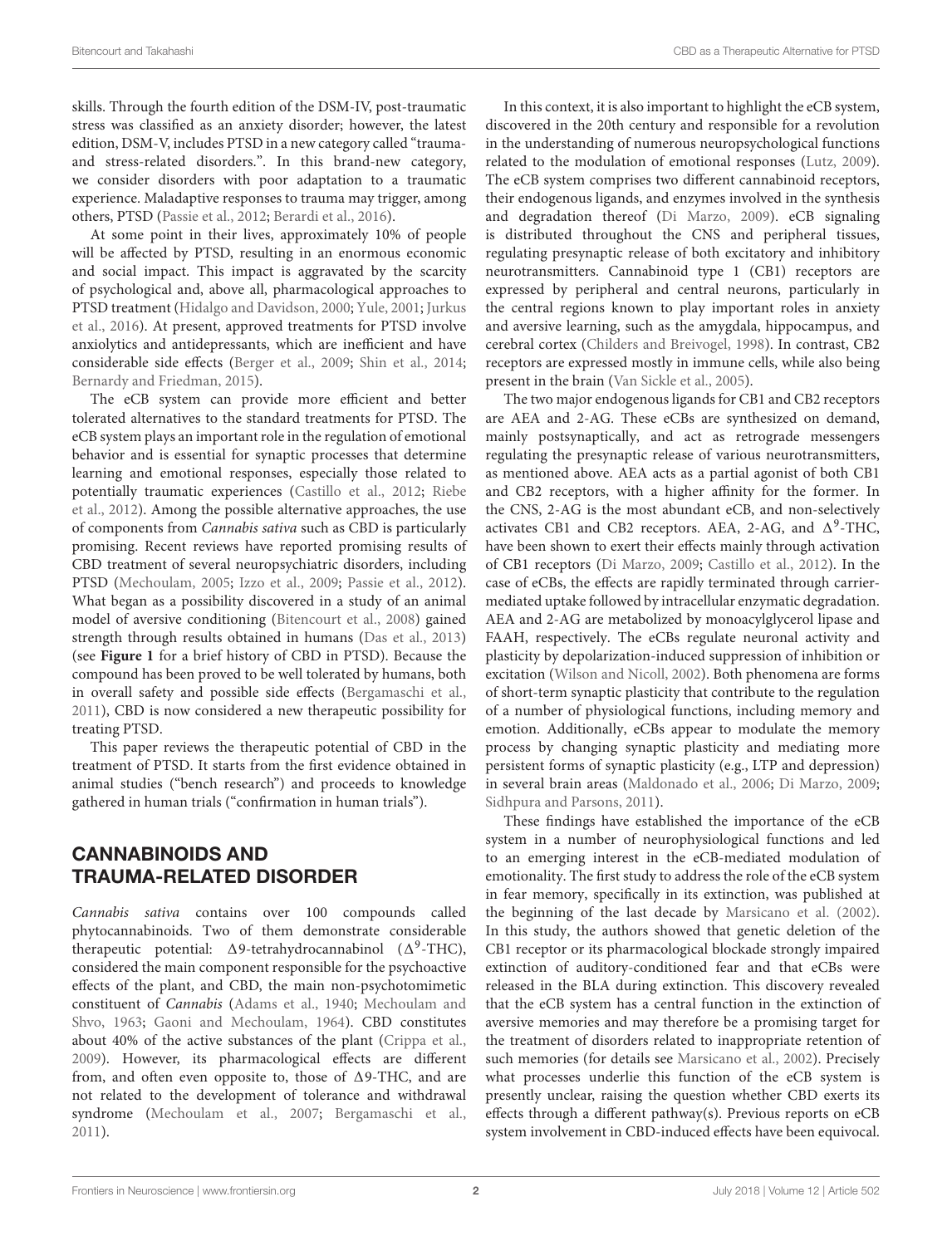



<span id="page-2-0"></span>Because the endogenous ligands (e.g., AEA) and  $\Delta^9$ -THC act directly on the CB1 receptor, it is possible that some of the effects of CBD are also mediated by this receptor, albeit indirectly. Indeed, CBD may exert its therapeutic effect on PTSD through inhibition of the uptake or enzymatic degradation of eCBs [\(Bisogno et al.,](#page-7-8) [2001\)](#page-7-8), as suggested by some recent studies [\(Bitencourt et al.,](#page-7-2) [2008;](#page-7-2) [Do Monte et al.,](#page-7-9) [2013;](#page-7-9) [Elmes et al.,](#page-7-10) [2015;](#page-7-10) [Stern et al.,](#page-9-6) [2015\)](#page-9-6). However, if this is the case, what is the advantage of using CBD over agents that act directly on the CB1 receptor? The answer is simple: fewer complications (specifically, anxiogenic side effects). Agents that target the eCB system directly, such as THC, CB1 agonists, and FAAH inhibitors, have a biphasic effect, in which low doses are anxiolytic, but higher doses can be anxiogenic, in both preclinical models and humans. In contrast, CBD, when administered in acute systemic doses in models of general anxiety, does not cause anxiety even at high doses. However, few studies have examined chronic dosing effects of CBD in models of generalized anxiety, and such studies are needed for the safe long-term use of CBD [\(Blessing et al.,](#page-7-11) [2015\)](#page-7-11).

Trauma-related disorders may involve dysregulation of the learning process of aversive memories. This process is fundamental for the individual to survive, because through it we avoid potentially dangerous situations without having to respond in a way that damages mental health [\(Quirk and Mueller,](#page-8-10) [2008\)](#page-8-10). Consistent with this concept, neural circuits that support fear conditioning are related to circuits that are affected in clinical conditions such as PTSD [\(Davis and Whalen,](#page-7-12) [2001\)](#page-7-12). That the available drugs (such as antidepressants and anxiolytics) do not specifically target the memory process may be one of the reasons that pharmacological treatment of PTSD is so difficult [\(Singewald et al.,](#page-9-7) [2015\)](#page-9-7). Currently approved treatments for PTSD include SSRIs and serotonin/noradrenaline reuptake inhibitors, both with low efficacy [\(Bernardy and Friedman,](#page-7-0) [2015\)](#page-7-0). The response rate for SSRIs rarely exceeds 60%, of which less than 30% represents complete remission [\(Berger et al.,](#page-6-1) [2009\)](#page-6-1). Moreover, the available treatments have considerable side effects, which may limit tolerance or even decrease adherence to the treatment [\(Shin et al.,](#page-9-1) [2014\)](#page-9-1). In this regard, interventions that act on the eCB system have shown promise since they can affect both the emotional (e.g., relieve PTSD symptoms) and cognitive (e.g., increase the efficiency of psychological approaches) aspects of the

disorder [\(Izzo et al.,](#page-8-4) [2009;](#page-8-4) [Steckler and Risbrough,](#page-9-8) [2012;](#page-9-8) [Trezza](#page-9-9) [and Campolongo,](#page-9-9) [2013\)](#page-9-9).

Two important observations led to the consideration of cannabinoids for the treatment of PTSD: (i) patients with PTSD appear to be more likely to smoke Cannabis; and (ii) patients with PTSD have increased levels of cannabinoid receptors and reduced peripheral levels of AEA, suggesting that the CB1 receptor upregulation may be a result of low receptor occupancy caused in turn by the deficiency of AEA [\(Hauer et al.,](#page-8-11) [2013;](#page-8-11) [Hill et al.,](#page-8-12) [2013a;](#page-8-12) [Neumeister,](#page-8-13) [2013;](#page-8-13) [Neumeister et al.,](#page-8-14) [2013;](#page-8-14) [Loflin et al.,](#page-8-15) [2017\)](#page-8-15). Consistent with these observations, studies have made use of treatment with cannabinoids in animal models of traumatic event exposure to reduce the appearance of PTSD-like behavioral responses. These studies have demonstrated great potential of cannabinoids in the mitigation of maladaptive responses to trauma (for a more detailed review, see [Zer-aviv et al.,](#page-9-10) [2016\)](#page-9-10).

When administered after a traumatic situation, cannabinoids may interfere with the acquisition and consolidation of memories of the event, thus mitigating the risk of subsequent symptoms. However, intervention at this stage may be inadvisable because not all people exposed to a traumatic situation will later manifest PTSD. Alternatively, cannabinoids may reduce traumatic memory by affecting its retrieval or reconsolidation, or by stimulating the process of aversive memory extinction. The latter mechanism may hold the most therapeutic promise, especially when taking into account exposure-based psychotherapies, which extinction mechanisms are thought to be engaged (reviewed in [Berardi et al.,](#page-6-0) [2016\)](#page-6-0).

Additionally, studies have shown CBD, in its isolated form, to be a constituent of Cannabis with enormous therapeutic potential not only for trauma-related disorders, but also for various other psychiatric and neurological disorders [\(Campos](#page-7-13) [et al.,](#page-7-13) [2012b\)](#page-7-13). Among the advantages of CBD are its high efficacy, lack of psychotomimetic properties or anxiogenic effects caused by eCB transmission activation, inability to induce tolerance and dependence, and safety at high doses both in humans and in animals [\(Bergamaschi et al.,](#page-6-2) [2011\)](#page-6-2). However, an alternative view must also be considered, according to which the therapeutic effects of Cannabis result from the interaction of all the compounds present in the plant (particularly THC and CBD) rather than the isolated action of a single compound. Such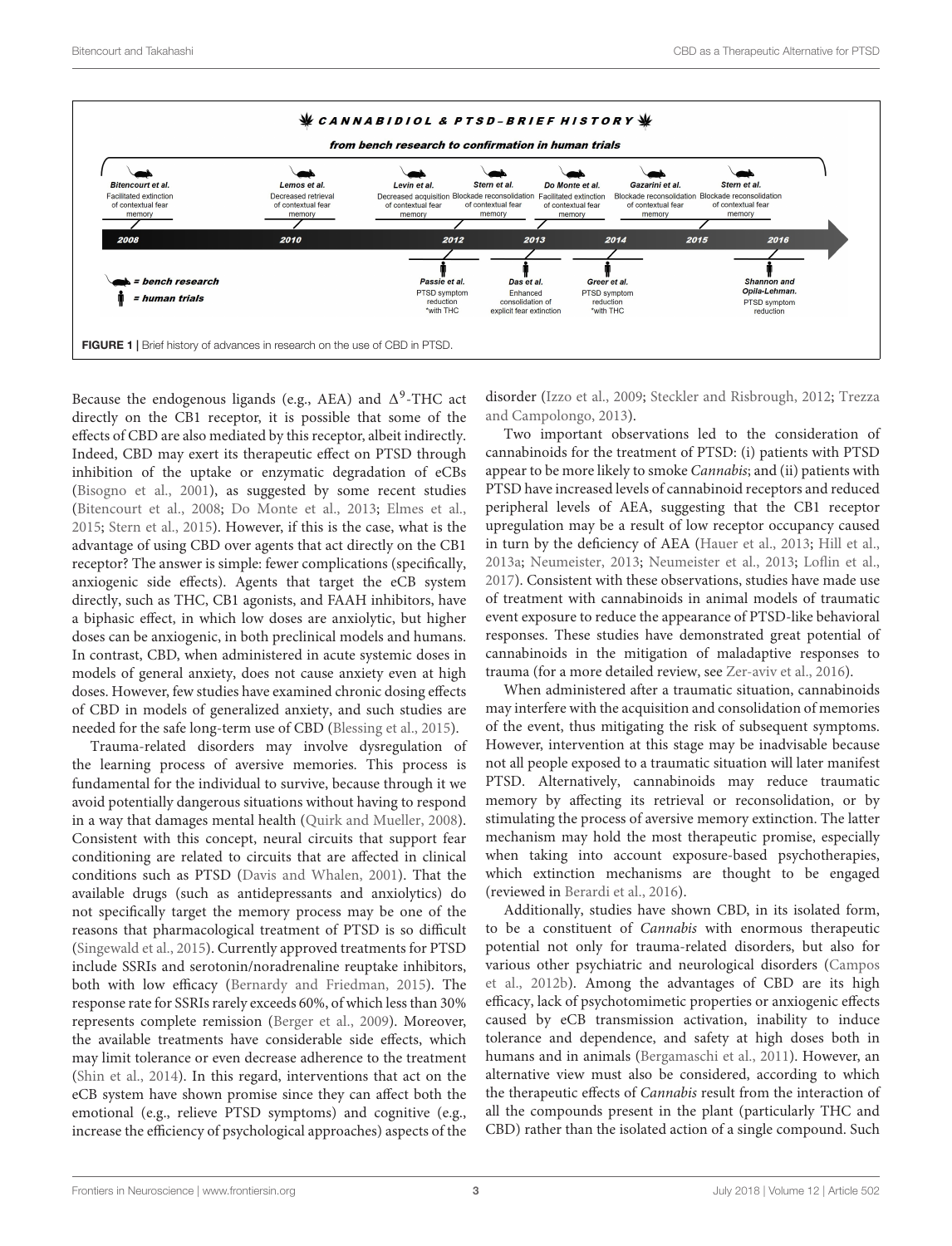interaction, called in the pharmacology the "entourage effect" [\(Ben-Shabat et al.,](#page-6-4) [1998\)](#page-6-4), still needs to be better studied (for further discussion of the use of the term "entourage effect" on plants effect, see [Rosenberg et al.,](#page-9-11) [2015\)](#page-9-11). In this review, we will focus on CBD effects in isolation.

## CBD AND PTSD: "FROM BENCH RESEARCH. . ."

The fear-conditioning paradigm has been widely used in animals to better understand the processes of acquisition, consolidation, retrieval, reconsolidation, and extinction of aversive memories [\(LeDoux,](#page-8-16) [2000;](#page-8-16) [Maren and Quirk,](#page-8-17) [2004\)](#page-8-17). Parallels can be drawn between the expression of fear and anxiety in humans (e.g., those suffering from PTSD) to the expression of conditioned fear in animals [\(Brewin,](#page-7-14) [2001\)](#page-7-14). Many studies use variations of this model (e.g., contextual fear conditioning) to better understand the effects of CBD on behavioral responses related to the recall of traumatic events. Briefly, this model involves the pairing of a neutral stimulus (called CS) with an aversive US, usually a mild foot shock. After successive rounds of pairing (or, in some cases, a single pairing), the animal learns that the CS precedes the US, leading to a series of physiological (e.g., cardiovascular responses) and behavioral (e.g., freezing) responses (for a more complete description of the fear conditioning paradigm, see [Myers and](#page-8-18) [Davis,](#page-8-18) [2007;](#page-8-18) [Maren,](#page-8-19) [2008;](#page-8-19) [de Bitencourt et al.,](#page-7-15) [2013\)](#page-7-15).

Intervention in the processes of acquisition and consolidation of aversive memories is not promising, since this approach can only be effective when closely following the traumatic event, that is, when it is not yet possible to know if the event will result in a disorder. However, intervention in the processes of retrieval, reconsolidation, and, especially, extinction may be a more promising alternative. Briefly, when reactivated by reexposure (retrieval), an aversive memory enters a transitional state, where the original memory trace can be reconsolidated or extinguished. This process may be influenced pharmacologically (e.g., by administration of CBD) in order to block reconsolidation or facilitate extinction. The process involves repeated exposure to the CS without the US, which will lead to the formation of a new, US-free memory trace that will override the old  $(CS + US)$ trace and, consequently, cause a decrease in the behavioral and physiological responses related to fear (reviewed in [Berardi et al.,](#page-6-0) [2016\)](#page-6-0).

Animal studies have shown that CBD can affect every stage of the process of aversive conditioning. In addition, exposure to traumatic stress is essential for the development of PTSD, and CBD is effective in reducing both the cardiovascular responses and anxiogenic effects caused by stress [\(Resstel](#page-8-20) [et al.,](#page-8-20) [2006,](#page-8-20) [2009;](#page-9-12) [Gomes et al.,](#page-7-16) [2011;](#page-7-16) [Campos et al.,](#page-7-17) [2012a,](#page-7-17) [2013\)](#page-7-18). For example, CBD lowered responses related to trauma when administered before the acquisition [\(Levin et al.,](#page-8-21) [2012\)](#page-8-21) or retrieval [\(Lemos et al.,](#page-8-22) [2010\)](#page-8-22) of aversive memories. CBD also proved to be effective in reducing responses to aversive memories by blocking the process of reconsolidation [\(Stern et al.,](#page-9-13) [2012\)](#page-9-13). However, the most promising alternative, suggested by exposure-based psychotherapies, may be through enhancement

of the extinction process by CBD [\(Bitencourt et al.,](#page-7-2) [2008;](#page-7-2) [Do Monte et al.,](#page-7-9) [2013\)](#page-7-9). Before discussing the facilitating effects of CBD on the extinction of aversive memories, it is necessary to highlight the role of the eCB system in this process.

The process of extinguishing an aversive memory requires the participation of CB1 receptors, which was discovered in a classic study by [Marsicano et al.](#page-8-9) [\(2002\)](#page-8-9). The authors showed that blocking the action of CB1 receptors, either by pharmacological antagonism or genetic deletion, in previously conditioned mice resulted in strongly impaired short- and long-term extinction in fear-conditioning tests (the function of CB1 receptors in the process of extinction of aversive memories is detailed in [Wotjak,](#page-9-14) [2005;](#page-9-14) [Lutz,](#page-8-23) [2007\)](#page-8-23). This finding raised a new question: Would potentialization of the eCB system facilitate the extinction process? The answer was not surprising, and several studies were published showing that eCB system potentialization could in fact facilitate fear extinction in different behavioral tasks [\(Chhatwal](#page-7-19) [et al.,](#page-7-19) [2005;](#page-7-19) [Bitencourt et al.,](#page-7-2) [2008,](#page-7-2) [2014;](#page-7-20) [de Oliveira Alvares](#page-7-21) [et al.,](#page-7-21) [2008;](#page-7-21) [Pamplona et al.,](#page-8-24) [2008;](#page-8-24) [Abush and Akirav,](#page-6-5) [2009;](#page-6-5) [Lin et al.,](#page-8-25) [2009\)](#page-8-25). From the answer to the previous question, another arose in Takahashi's lab – one that would raise CBD as a therapeutic possibility for the treatment of trauma-related disorders: Given that, according to [Bisogno et al.](#page-7-8) [\(2001\)](#page-7-8), CBD acts through potentialization of the eCB system, could CBD alone also facilitate the extinction of aversive memories? The answer once again was affirmative, and since then studies have shown that CBD can facilitate the extinction of aversive memories not only in animals [\(Bitencourt et al.,](#page-7-2) [2008;](#page-7-2) [Do](#page-7-9) [Monte et al.,](#page-7-9) [2013\)](#page-7-9), but also in humans [\(Das et al.,](#page-7-3) [2013\)](#page-7-3). However, it is important to note that some studies suggest that the reduced expression of fear caused by CBD may result mostly from blocked reconsolidation of an aversive memory than its increased extinction [\(Stern et al.,](#page-9-13) [2012,](#page-9-13) [2015;](#page-9-6) [Gazarini et al.,](#page-7-22) [2015\)](#page-7-22). Regardless of which stage of aversive memory processing CBD affects, it appears that, at least in animals, this compound interferes with memory processing in a way that potentially mitigates damaging responses.

In addition to the possibility of CBD affecting different processes involved in aversive memory, animal studies also show favorable effects of this compound in the control of other frequent manifestations of PTSD symptomatology, such as sleep disorders. Studies in rats indicate that CBD may contribute to an increase in sleep duration and depth, and a decrease in anxiety responses induced by sleep disturbance [\(Monti,](#page-8-26) [1977;](#page-8-26) [Hsiao et al.,](#page-8-27) [2012;](#page-8-27) [Chagas et al.,](#page-7-23) [2013\)](#page-7-23). In the case of anxiety, another frequent manifestation of PTSD symptomatology, therapeutic potential of CBD has also been reported. However, a thorough review of CBD and anxiety lies beyond the scope of this paper. The interested reader may want to see recent reviews by [Blessing et al.](#page-7-11) [\(2015\)](#page-7-11) and [Lee et al.](#page-8-28) [\(2017\)](#page-8-28). Even when all evidence from animal studies suggests an enormous therapeutic potential of CBD CBD for treating PTSD symptoms (for a summary, see **[Table 1](#page-4-0)**), it will still be limited if the results are not replicated in humans. Research has also been moving in this direction, as we will see in the next section.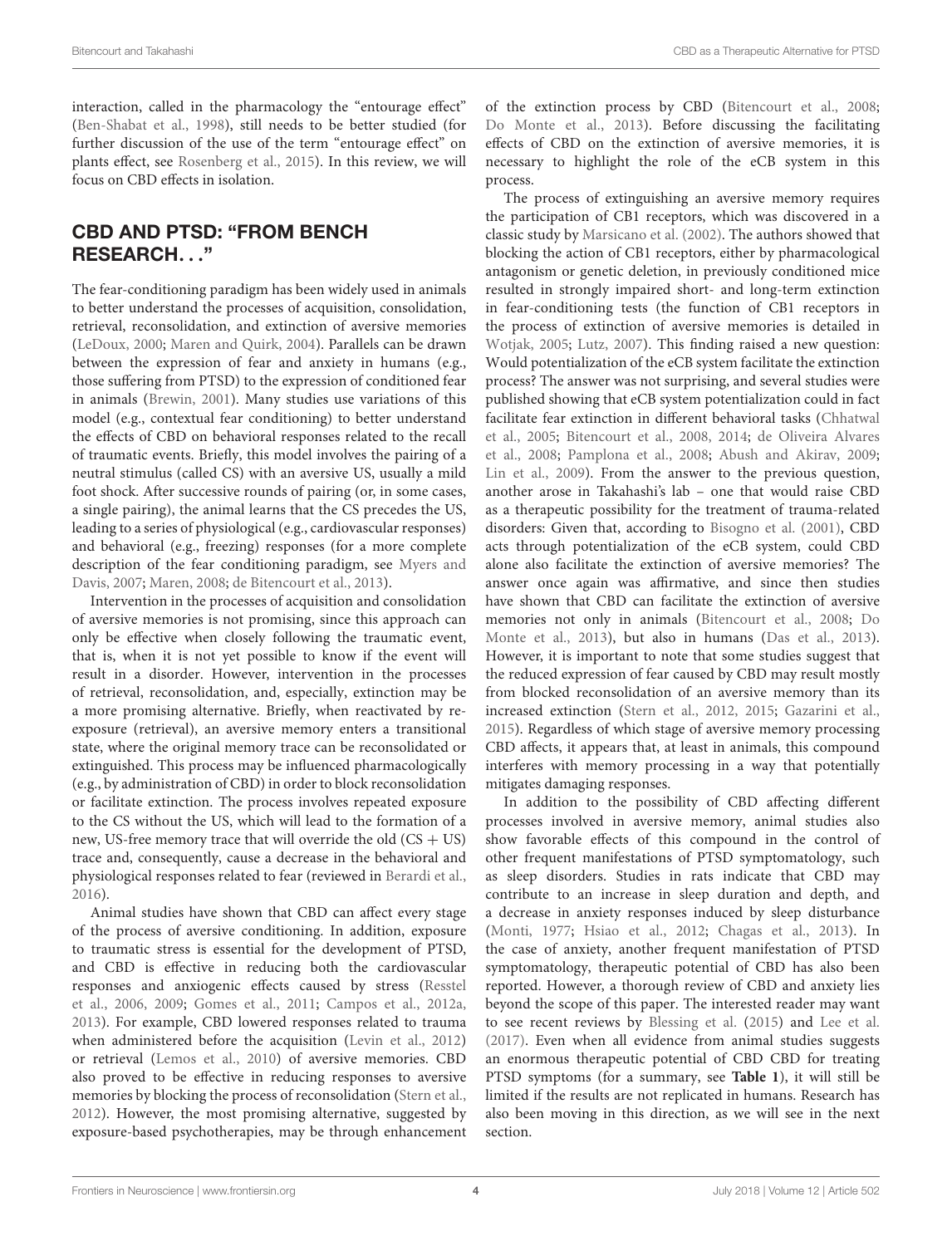## CBD AND PTSD: ". . .TO CONFIRMATION IN HUMAN TRIALS"

Confirming animal study results in humans is essential for the validation of any strategy that demands a pharmacological therapy. Some studies have shown that, in the case of CBD as a therapeutic alternative for PTSD, this translation is possible (for a summary, see **[Table 2](#page-4-1)**).

In a study published by [Das et al.](#page-7-3) [\(2013\)](#page-7-3), CBD increased the consolidation of aversive memory extinction in healthy humans. Using inhaled CBD (at a dose of 32 mg), a study in a model of aversive conditioning showed that the compound caused a reduction in the skin conductance response as well as in the expectation levels for the CS during new exposure. Consistent with results of animal studies, these findings show that CBD may be a pharmacological complement to be used in exposure-based therapy. An important consideration in relation to this study is that CBD facilitated the extinction of aversive conditioning only when administered immediately after, and not before, the process. Therefore, understanding at which moment exposurebased therapy with CBD should start is one of several issues that still need to be resolved [\(Das et al.,](#page-7-3) [2013\)](#page-7-3).

A case report published in 2016 by Shannon and Opila-Lehman described a 10-year-old child who developed PTSD after being sexually abused before the age of five. The child showed significant relief of the symptomatology using CBD oil. Before the CBD therapy, the child underwent standard pharmacological treatment for the condition, which produced short-lasting partial relief, as well as significant side effects. However, CBD oil (given at a dose of 12–25 mg once a day) appeared to relieve key symptoms, such as anxiety and sleep disturbance, while inducing minimal side effects. Although CBD is considered safe [\(Bergamaschi et al.,](#page-6-2) [2011\)](#page-6-2), the long-term effects were not evaluated in this study and need to be better elucidated [\(Shannon](#page-9-15) [and Opila-Lehman,](#page-9-15) [2016\)](#page-9-15).

In two other studies conducted in patients diagnosed with PTSD [\(Passie et al.,](#page-8-0) [2012;](#page-8-0) [Greer et al.,](#page-7-24) [2014\)](#page-7-24), chronic use of Cannabis significantly decreased the symptoms. However, it is not possible to analyze the proportion of CBD and THC in the plant used by the patients in these studies. Patients with PTSD may use Cannabis as a form of self-medication [\(Hill et al.,](#page-8-29) [2018\)](#page-8-29) in an attempt to reduce their symptoms through the anxiolytic and sedative effects [\(Bremner et al.,](#page-7-25) [1996;](#page-7-25) [Bonn-Miller et al.,](#page-7-26) [2007\)](#page-7-26), and also to induce sleep [\(Russo et al.,](#page-9-16)

<span id="page-4-0"></span>TABLE 1 | CBD and PTSD: "from bench research. . .".

| <b>References in</b><br>chronological order | Animal/test(s) used               | Effective dose/route of<br>administration             | <b>Effect</b>                                         | Possible mechanisms of<br>action                                        |
|---------------------------------------------|-----------------------------------|-------------------------------------------------------|-------------------------------------------------------|-------------------------------------------------------------------------|
| Bitencourt et al., 2008.                    | Rats/Contextual fear conditioning | CBD $2 \mu q / \mu l$ i.c.v.                          | Facilitated extinction of<br>contextual fear memory   | Via $CB_1$ receptors                                                    |
| Lemos et al., 2010.                         | Rats/Contextual fear conditioning | CBD 10 mg/kg i.p. and CBD<br>30 nmol into the PL PFC. | Decreased retrieval of<br>contextual fear memory      | Not shown, but highlights the<br>involvement of the PL PFC              |
| Levin et al., 2012.                         | Rats/Contextual fear conditioning | CBD 1 mg/kg i.p.                                      | Decreased acquisition of<br>contextual fear memory    | Not shown                                                               |
| Stern et al., 2012.                         | Rats/Contextual fear conditioning | CBD 10 mg/kg i.p.                                     | Blockade reconsolidation of<br>contextual fear memory | Via $CB_1$ receptors                                                    |
| Do Monte et al., 2013.                      | Rats/Contextual fear conditioning | CBD 0.4 $\mu$ g/side intra-IL<br>cortex               | Facilitated extinction of<br>contextual fear memory   | Via $CB_1$ receptors and highlights<br>the involvement of the IL cortex |
| Stern et al., 2015.                         | Rats/Contextual fear conditioning | CBD 1 mg/kg i.p. $+$ THC<br>$0.1$ mg/kg i.p.          | Blockade reconsolidation of<br>contextual fear memory | Not shown                                                               |
| Gazarini et al., 2015.                      | Rats/Contextual fear conditioning | CBD 10 mg/kg i.p.                                     | Blockade reconsolidation of<br>contextual fear memory | Not shown                                                               |

CBD, cannabidiol; i.c.v., intracerebroventricular; i.p., intraperitoneally; PL PFC, prelimbic prefrontal cortex; IL, infralimbic.

<span id="page-4-1"></span>TABLE 2 | CBD and PTSD: "...to confirmation in human trials."

| References in<br>chronological order | Subjects/test(s) used                                  | Effective dose/route of<br>administration                               | <b>Effect</b>                                                                                                     | Possible mechanisms<br>of action |
|--------------------------------------|--------------------------------------------------------|-------------------------------------------------------------------------|-------------------------------------------------------------------------------------------------------------------|----------------------------------|
| Passie et al., 2012.                 | 19 year-old male with PTSD<br>(case report)            | $CBD + THC$ (cannabis resin<br>from Turkey $-1/1$<br>proportion)/smoked | Patient experienced reduced stress,<br>less involvement with flashbacks and a<br>significant decrease of anxiety. | Not shown                        |
| Das et al., 2013.                    | Healthy humans/Pavlovian<br>fear-conditioning paradigm | CBD 32 mg inhaled                                                       | Enhanced consolidation of explicit fear<br>extinction                                                             | Not shown                        |
| Greer et al., 2014.                  | 80 patients with PTSD                                  | $CBD + THC$ (cannabis $-$<br>unknown proportion)/smoked                 | Cannabis (CBD $+$ THC) is associated<br>with PTSD symptom reduction.                                              | Not shown                        |
| Shannon and<br>Opila-Lehman, 2016.   | 10 year-old girl with PTSD<br>(case report)            | CBD oil at least 25 mg daily<br>for 5 months/oral capsules              | Maintained decrease in anxiety and a<br>steady improvement in the quality and<br>quantity of the patient's sleep. | Not shown                        |

CBD, cannabidiol; THC, tetrahydrocannabinol.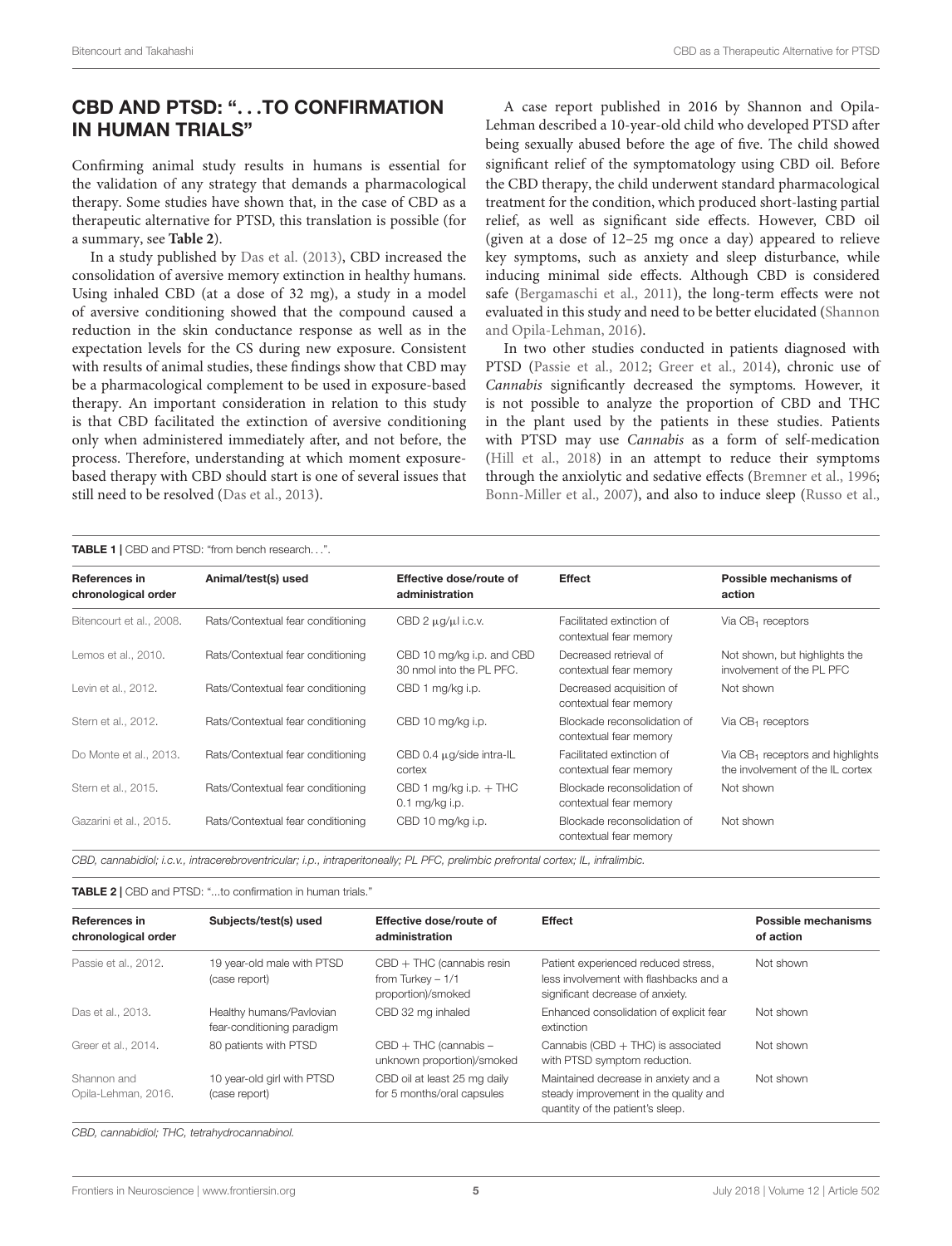[2007\)](#page-9-16). Recent studies also point to a link between Cannabis use, possibly as a form of self-medication, and the occurrence of trauma-related events both in adolescents [\(Bujarski et al.,](#page-7-27) [2012\)](#page-7-27) and adults [\(Cougle et al.,](#page-7-28) [2011\)](#page-7-28). The more severe the traumatic experience, the greater the plant consumption [\(Kevorkian et al.,](#page-8-30) [2015\)](#page-8-30). These findings may reinforce the theory that the entourage effect may be more important to the therapeutic effects of the plant than any single compound used in isolation. To confirm this theory, more studies are required (for a review of Cannabis use in people with traumatic experiences, see [Zer-aviv et al.,](#page-9-10) [2016\)](#page-9-10).

## MULTIPLE MECHANISMS OF CBD ACTION: HOW DOES IT WORK, ANYWAY?

The mechanisms of CBD action in behavioral responses related to trauma are still unclear. Understanding the mechanisms underlying CBD action, for example on the expression of aversive memories, is important because a better understanding of this phenomenon may lead to the possibility of more effective interventions in traumatic memories in PTSD. Several mechanisms of action have been proposed to explain the pharmacology of CBD and, as we shall see, they are far from universally accepted.

Within the eCB system, CBD weakly binds to CB1 and CB2 receptors [\(Pertwee,](#page-8-31) [2008\)](#page-8-31), and some evidence suggests that it may inhibit both the uptake and hydrolysis (by FAAH) of AEA, an eCB ligand. Thus, CBD may activate CB1 receptors indirectly, by potentiating the eCB system [\(Bisogno et al.,](#page-7-8) [2001;](#page-7-8) [De Petrocellis](#page-7-29) [et al.,](#page-7-29) [2011;](#page-7-29) [Leweke et al.,](#page-8-32) [2012;](#page-8-32) [Elmes et al.,](#page-7-10) [2015\)](#page-7-10). Based on this assumption and taking into account different studies showing that the activation of CB1 receptors decreases the expression of behaviors related to aversive memories in rats [\(Chhatwal et al.,](#page-7-19) [2005;](#page-7-19) [Pamplona et al.,](#page-8-33) [2006,](#page-8-33) [2008;](#page-8-24) [Bitencourt et al.,](#page-7-2) [2008\)](#page-7-2), the action of CBD on such memories may be attributable to indirect potentiation of the eCB system.

A recent review by [Hill et al.](#page-8-29) [\(2018\)](#page-8-29) proposed that a state of eCB deficiency might represent a stress endophenotype predisposing the individual to the development of traumarelated psychopathology. This work lends further credence to the possibility of CBD enhancing eCB signaling as a possible explanation for the therapeutic effects of CBD and, consequently, its potential to treat PTSD. Furthermore, animal studies have confirmed the importance of the CB1 receptor in mediating the effects of CBD on behavioral responses related to potentially traumatic memories [\(Bitencourt et al.,](#page-7-2) [2008;](#page-7-2) [Stern et al.,](#page-9-13) [2012,](#page-9-13) [2015;](#page-9-6) [Do Monte et al.,](#page-7-9) [2013;](#page-7-9) [Gazarini et al.,](#page-7-22) [2015\)](#page-7-22).

However, other research has shown that the answer will not be that simple. In a systematic search of the extant literature for original articles on the molecular pharmacology of CBD, we found a study by [Ibeas Bih et al.](#page-8-34) [\(2015\)](#page-8-34), which suggested that CBD was unlikely to exert its effects in neurological diseases through modulation of the eCB system. The authors show that CBD can act through 65 discrete, specific molecular targets, including 10 receptors, 32 enzymes, 10 ion channels, and 13 transporters. With regard to the possible modulation of the eCB

system, a study published by [Massi et al.](#page-8-35) [\(2008\)](#page-8-35) showed that CBD stimulated (rather than inhibited, as previously proposed) FAAH, which is involved in the catabolism of AEA; reports of CBD effects on this target are conflicting in the literature. In addition, inhibition of FAAH by CBD in vitro is only manifested at high concentrations, which may be difficult to achieve in vivo, given the relatively poor bioavailability of CBD [\(Ibeas Bih et al.,](#page-8-34) [2015\)](#page-8-34). Nevertheless, because FAAH activity appears to be increased by chronic restraint stress in animal models as well as by anxiety-like behaviors [\(Hill et al.,](#page-8-36) [2013b\)](#page-8-36), FAAH inhibition by CBD appears to us as a possible alternative to explain the CBD effects in aversive memories. In any case, a great deal of caution is needed when interpreting in vitro assays and, especially, when extrapolating in vitro results to the in vivo effects of CBD. Taking into account a possible inhibitory effect of high doses of CBD on the FAAH transporter, it appears likely that incomplete inhibition of FAAH by CBD underlies at least some of its effects in vivo [\(Bisogno](#page-7-8) [et al.,](#page-7-8) [2001;](#page-7-8) [De Petrocellis et al.,](#page-7-29) [2011\)](#page-7-29). This mechanism may be the most promising possibility to explain at a molecular level the inhibitory effects of CBD on behavioral responses related to the recall of traumatic events and it is worth further investigation.

While reports of CBD effects on the eCB system have been contradictory, another molecular target that appears consistent with some of the stress-attenuating effects of CBD may involve serotoninergic transmission via 5-HT receptors [\(Campos and Guimarães,](#page-7-30) [2008;](#page-7-30) [Campos et al.,](#page-7-17) [2012a;](#page-7-17) [Gomes et al.,](#page-7-31) [2012\)](#page-7-31). Seven different types of serotoninergic receptors have been identified (5-HT<sub>1−7</sub>), and the 5-HT<sub>1</sub> class is further subdivided into five other subclasses  $(5-HT<sub>1A,B,D,E,andF</sub>)$ . Of the latter,  $5-HT<sub>1A</sub>$  is the main receptor related to CBD effects, with CBD facilitating  $5HT<sub>1A</sub>$ -mediated neurotransmission by acting as an agonist [\(Russo et al.,](#page-9-17) [2005\)](#page-9-17), promoting anxiolytic effects [\(Campos and Guimarães,](#page-7-30) [2008;](#page-7-30) [Gomes et al.,](#page-7-16) [2011;](#page-7-16) [Campos et al.,](#page-7-13) [2012b\)](#page-7-13), mitigating stress responses [\(Resstel et al.,](#page-9-12) [2009\)](#page-9-12), and, most importantly, reducing the expression of contextual fear conditioning [\(Gomes et al.,](#page-7-31) [2012\)](#page-7-31). However, controversy regarding the effects of CBD on serotonergic transmission remains. A study by [Rock et al.](#page-9-18) [\(2012\)](#page-9-18) showed that CBD was not a  $5HT<sub>1A</sub>$  receptor agonist as originally proposed. In this study, the authors suggested that the  $5HT<sub>1A</sub>$ mediated effects of CBD might involve allosteric interactions with the receptor binding site or interference with intracellular pathways [\(Rock et al.,](#page-9-18) [2012\)](#page-9-18). The possible interaction of CBD with the serotonergic receptor, also observed in the eCB system, has not been confirmed in vivo [\(Ibeas Bih et al.,](#page-8-34) [2015\)](#page-8-34).

Another molecular target, still less explored, that may mediate, at least in part, the effects of CBD on the expression of aversive memories, is the adenosinergic system. [Domingos et al.](#page-7-32) [\(2018\)](#page-7-32) showed that specific pharmacological or genetic blockade of the P2X7R adenosinergic receptor promoted anxiogenic-like effects, along with deficits in extinction learning. It has now been established that the blocking of the eCB system leads to an increase in the expression of fear responses, whereas eCB system stimulation causes a decrease in such responses. Drawing parallels between eCB and adenosinergic signaling, adenosinergic receptor stimulation (direct or indirect) may represent an alternative treatment for trauma-related psychiatric disorders.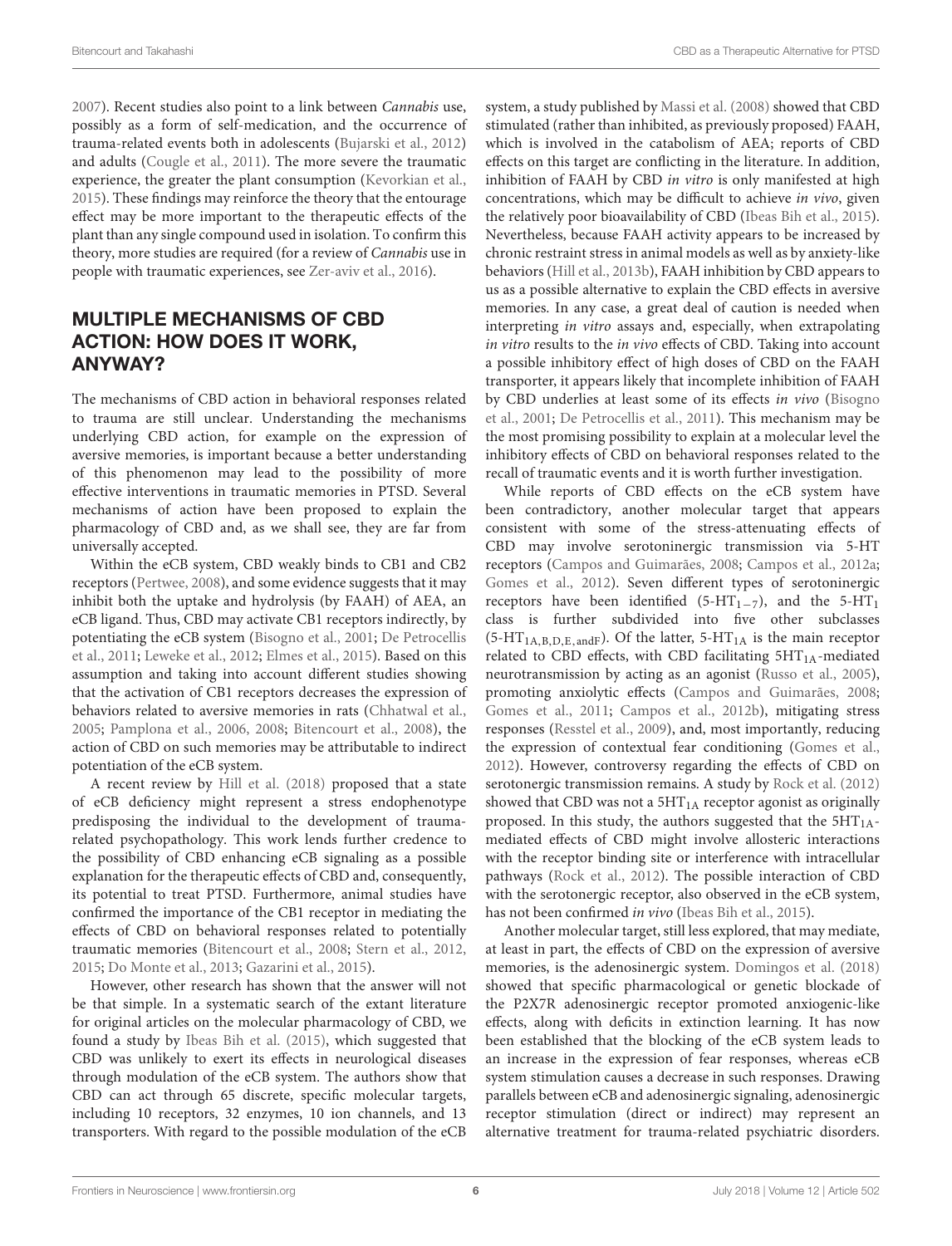Moreover, indirect stimulation of the adenosinergic system may explain the effects of CBD on aversive memories. [Carrier](#page-7-33) [et al.](#page-7-33) [\(2006\)](#page-7-33) showed, also in vitro, that CBD decreased the uptake of adenosine and, therefore, might increase endogenous adenosine signaling. Given the precariousness of the extrapolation of in vitro results to in vivo effects, the potential role of the adenosinergic system in the CBD-induced inhibition of aversive memory expression requires further investigation.

We are still far from reaching a consensus regarding the possibility of other molecular targets mediating the effects of CBD on aversive memories. Precisely for this reason, great care must be taken when interpreting the existing literature as well as proposing new experiments. For a detailed review of the pharmacological mechanisms underlying CBD action, see [McPartland et al.](#page-8-37) [\(2015\)](#page-8-37), [Campos et al.](#page-7-34) [\(2016\)](#page-7-34), [Lee et al.](#page-8-28) [\(2017\)](#page-8-28), and especially [Ibeas Bih et al.](#page-8-34) [\(2015\)](#page-8-34), who reviewed dozens of potential molecular targets of CBD, questioning its action on the eCB system.

In addition to the behavioral changes induced by treatment with CBD, some of which possibly mediated by the CB1 receptor, studies have also shown that chronic CBD treatment may facilitate neurogenesis in the hippocampus, a structure well known for its important role in processing memories [\(Wolf](#page-9-19) [et al.,](#page-9-19) [2010;](#page-9-19) [Campos et al.,](#page-7-18) [2013\)](#page-7-18), and that is found reduced in patients with PTSD [\(Shin et al.,](#page-9-20) [2006\)](#page-9-20). Among the brain areas implicated in the effects of CBD, it is also important to highlight the amygdala, which is hyperactive in patients with PTSD and may be related to the severity of the symptoms [\(Shin](#page-9-20) [et al.,](#page-9-20) [2006;](#page-9-20) [Patel et al.,](#page-8-38) [2012;](#page-8-38) [Etkin and Wager,](#page-7-35) [2007\)](#page-7-35). CBD attenuated the level of blood oxygenation in the amygdalae of healthy subjects exposed to different levels of anxiety [\(Fusar-](#page-7-36)[Poli et al.,](#page-7-36) [2010\)](#page-7-36), and decreased c-fos protein expression in the mouse amygdala [\(Todd and Arnold,](#page-9-21) [2016\)](#page-9-21). Reduction in the hyperactivity of the amygdala may also explain, in part, the therapeutic effects of CBD against the symptoms caused by PTSD [\(Passie et al.,](#page-8-0) [2012\)](#page-8-0). The activity of the mPFC, a brain structure that plays an important role in the effects of CBD on the regulation of aversive responses [\(Lemos et al.,](#page-8-22) [2010;](#page-8-22) [Do Monte](#page-7-9) [et al.,](#page-7-9) [2013\)](#page-7-9), is also reduced in patients with PTSD [\(Lanius et al.,](#page-8-39) [2003\)](#page-8-39).

Finally, CBD-induced reduction of trauma-related responses raises a wide spectrum of possibilities involving multiple pharmacological and neural circuit mechanisms. Understanding how these mechanisms work is just one more of the various

#### **REFERENCES**

- <span id="page-6-5"></span>Abush, H., and Akirav, I. (2009). Cannabinoids modulate hippocampal memory and plasticity. Hippocampus 20, 1126–1138. [doi: 10.1002/hipo.](https://doi.org/10.1002/hipo.20711) [20711](https://doi.org/10.1002/hipo.20711)
- <span id="page-6-3"></span>Adams, R., Hunt, M., and Clark, J. H. (1940). Structure of cannabidiol, a product isolated from the marihuana extract of Minnesota wild hemp. I. J. Am. Chem. Soc. 62, 196–200. [doi: 10.1021/ja01858a058](https://doi.org/10.1021/ja01858a058)
- <span id="page-6-4"></span>Ben-Shabat, S., Fride, E., Sheskin, T., Tamiri, T., Rhee, M.-H., Vogel, Z., et al. (1998). An entourage effect: inactive endogenous fatty acid glycerol esters enhance 2-arachidonoyl-glycerol cannabinoid activity. Eur. J. Pharmacol. 353, 23–31. [doi: 10.1016/S0014-2999\(98\)00392-6](https://doi.org/10.1016/S0014-2999(98)00392-6)

challenges in the study of cannabinoids as potential treatment for neuropsychiatric disorders.

#### CONCLUSION AND FUTURE PERSPECTIVES

Human and animal studies suggest that CBD may offer therapeutic benefits for disorders related to inappropriate responses to traumatic memories. The effects of CBD on the different stages of aversive memory processing make this compound a candidate pharmacological adjunct to psychological therapies for PTSD. CBD also shows an action profile with fewer side effects than the pharmacological therapy currently used to treat this type of disorder. In addition, even at high doses, CBD does not show the anxiogenic profile of compounds that directly activate eCB transmission.

However, even in the face of evidence pointing to the modulation of the eCB system, more studies are needed to develop a better understanding of the neurobiological mechanisms involved in CBD responses. Additional controlled studies showing the efficacy of CBD for PTSD in humans are also needed. Although much remains to be discovered about the effects of CBD on PTSD symptoms many steps have already been taken in this direction, which may yield a formulation of CBD for the treatment of patients with trauma and stress-related disorders.

## AUTHOR CONTRIBUTIONS

RB: first draft. RB and RT: final form of the manuscript.

#### FUNDING

RT was supported by research fellowships from CNPq, Brazil.

#### ACKNOWLEDGMENTS

The authors would like to thank Eduarda C. da Silva for the editorial assistance in English. RB and RT are also grateful to Professor Elisaldo Carlini, pioneer of cannabinoid research in Brazil, for his invaluable contributions in this field of research.

- <span id="page-6-0"></span>Berardi, A., Schelling, G., and Campolongo, P. (2016). The endocannabinoid system and post traumatic stress disorder (PTSD): From preclinical findings to innovative therapeutic approaches in clinical settings. Pharmacol. Res. 111, 668–678. [doi: 10.1016/j.phrs.2016.07.024](https://doi.org/10.1016/j.phrs.2016.07.024)
- <span id="page-6-2"></span>Bergamaschi, M. M., Queiroz, R. H. C., Zuardi, A. W., and Crippa, J. A. S. (2011). Safety and side effects of cannabidiol, a Cannabis sativa constituent. Curr. Drug Saf. 6, 237–249. [doi: 10.2174/157488611798280924](https://doi.org/10.2174/157488611798280924)
- <span id="page-6-1"></span>Berger, W., Mendlowicz, M. V., Marques-Portella, C., Kinrys, G., Fontenelle, L. F., Marmar, C. R., et al. (2009). Pharmacologic alternatives to antidepressants in posttraumatic stress disorder: a systematic review. Prog. Neuropsychopharmacol. Biol. Psychiatry 33, 169–180. [doi: 10.1016/j.pnpbp.2008.12.004](https://doi.org/10.1016/j.pnpbp.2008.12.004)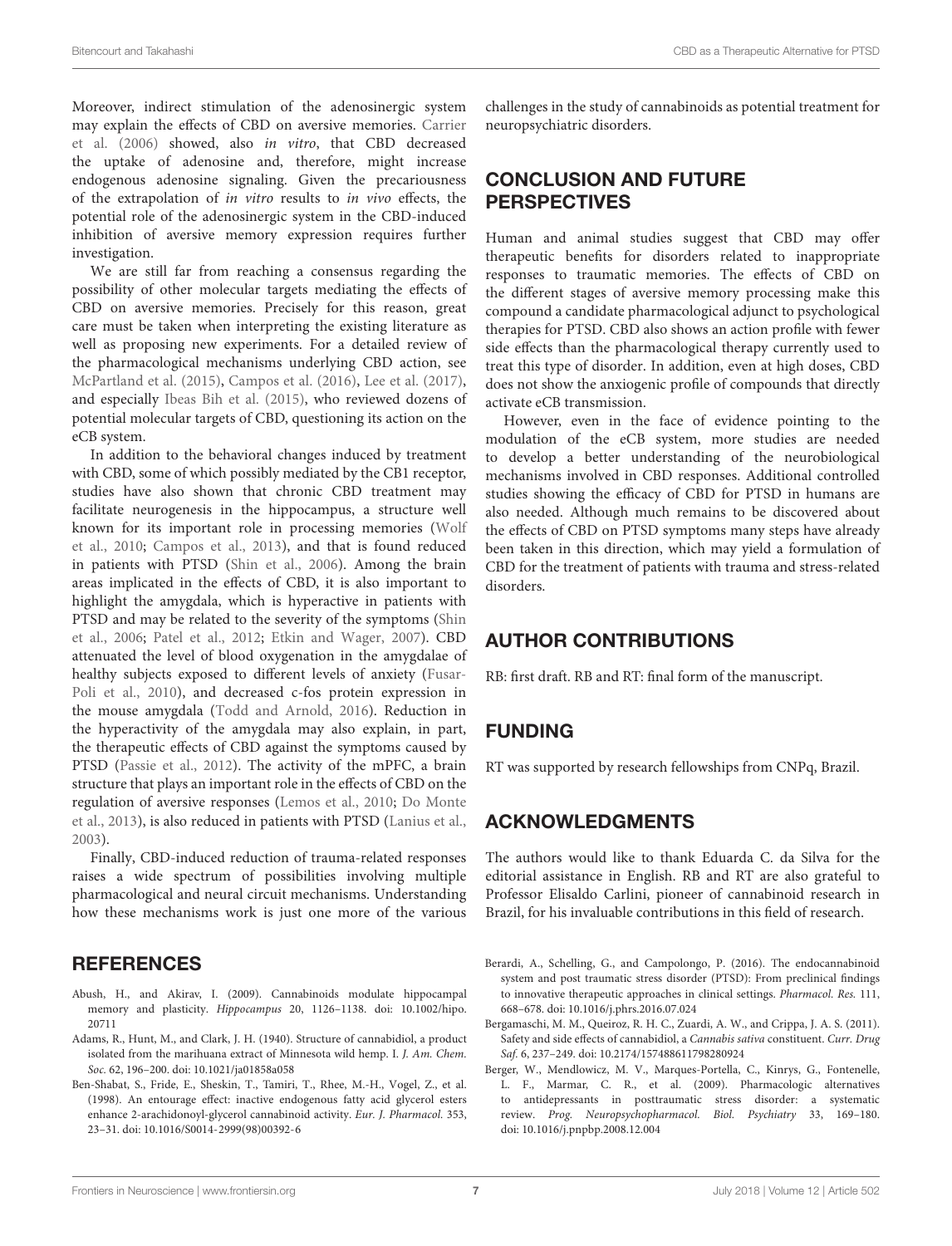- <span id="page-7-0"></span>Bernardy, N. C., and Friedman, M. J. (2015). Psychopharmacological strategies in the management of posttraumatic stress disorder (PTSD): What have we learned? Curr. Psychiatry Rep. 17:564. [doi: 10.1007/s11920-015-0564-2](https://doi.org/10.1007/s11920-015-0564-2)
- <span id="page-7-8"></span>Bisogno, T., Hanus, L., De Petrocellis, L., Tchilibon, S., Ponde, D. E., Brandi, I., et al. (2001). Molecular targets for cannabidiol and its synthetic analogues: effect on vanilloid VR1 receptors and on the cellular uptake and enzymatic hydrolysis of anandamide. Br. J. Pharmacol. 134, 845–852.
- <span id="page-7-2"></span>Bitencourt, R. M., Pamplona, F. A., and Takahashi, R. N. (2008). Facilitation of contextual fear memory extinction and anti-anxiogenic effects of AM404 and cannabidiol in conditioned rats. Eur. Neuropsychopharmacol. 18, 849–859. [doi: 10.1016/j.euroneuro.2008.07.001](https://doi.org/10.1016/j.euroneuro.2008.07.001)
- <span id="page-7-20"></span>Bitencourt, R. M., Pamplona, F. A., and Takahashi, R. N. (2014). Corticosteroidendocannabinoid loop supports decrease of fear-conditioned response in rats. Eur. Neuropsychopharmacol. 24, 1091–1102. [doi: 10.1016/j.euroneuro.2014.](https://doi.org/10.1016/j.euroneuro.2014.01.010) [01.010](https://doi.org/10.1016/j.euroneuro.2014.01.010)
- <span id="page-7-11"></span>Blessing, E. M., Steenkamp, M. M., Manzanares, J., and Marmar, C. R. (2015). Cannabidiol as a potential treatment for anxiety disorders. Neurotherapeutics 12, 825–836. [doi: 10.1007/s13311-015-0387-1](https://doi.org/10.1007/s13311-015-0387-1)
- <span id="page-7-26"></span>Bonn-Miller, M. O., Vujanovic, A. A., Feldner, M. T., Bernstein, A., and Zvolensky, M. J. (2007). Posttraumatic stress symptom severity predicts marijuana use coping motives among traumatic event-exposed marijuana users. J. Trauma. Stress 20, 577–586. [doi: 10.1002/jts.20243](https://doi.org/10.1002/jts.20243)
- <span id="page-7-25"></span>Bremner, J. D., Southwick, S. M., Darnell, A., and Charney, D. S. (1996). Chronic PTSD in Vietnam combat veterans: course of illness and substance abuse. Am. J. Psychiatry 153, 369–375. [doi: 10.1176/ajp.153.3.369](https://doi.org/10.1176/ajp.153.3.369)
- <span id="page-7-14"></span>Brewin, C. R. (2001). A cognitive neuroscience account of posttraumatic stress disorder and its treatment. Behav. Res. Ther. 39, 373–393. [doi: 10.1016/S0005-](https://doi.org/10.1016/S0005-7967(00)00087-5) [7967\(00\)00087-5](https://doi.org/10.1016/S0005-7967(00)00087-5)
- <span id="page-7-27"></span>Bujarski, S. J., Feldner, M. T., Lewis, S. F., Babson, K. A., Trainor, C. D., Leen-Feldner, E., et al. (2012). Marijuana use among traumatic eventexposed adolescents: posttraumatic stress symptom frequency predicts coping motivations for use. Addict. Behav. 37, 53–59. [doi: 10.1016/j.addbeh.2011.](https://doi.org/10.1016/j.addbeh.2011.08.009) [08.009](https://doi.org/10.1016/j.addbeh.2011.08.009)
- <span id="page-7-17"></span>Campos, A. C., Ferreira, F. R., and Guimarães, F. S. (2012a). Cannabidiol blocks long-lasting behavioral consequences of predator threat stress: possible involvement of 5HT1A receptors. J. Psychiatr. Res. 46, 1501–1510. [doi: 10.1016/](https://doi.org/10.1016/j.jpsychires.2012.08.012) [j.jpsychires.2012.08.012](https://doi.org/10.1016/j.jpsychires.2012.08.012)
- <span id="page-7-34"></span>Campos, A. C., Fogaça, M. V., Sonego, A. B., and Guimarães, F. S. (2016). Cannabidiol, neuroprotection and neuropsychiatric disorders. Pharmacol. Res. 112, 119–127. [doi: 10.1016/j.phrs.2016.01.033](https://doi.org/10.1016/j.phrs.2016.01.033)
- <span id="page-7-30"></span>Campos, A. C., and Guimarães, F. S. (2008). Involvement of 5HT1A receptors in the anxiolytic-like effects of cannabidiol injected into the dorsolateral periaqueductal gray of rats. Psychopharmacology 199, 223–230. [doi: 10.1007/](https://doi.org/10.1007/s00213-008-1168-x) [s00213-008-1168-x](https://doi.org/10.1007/s00213-008-1168-x)
- <span id="page-7-13"></span>Campos, A. C., Moreira, F. A., Gomes, F. V., Del Bel, E. A., and Guimarães, F. S. (2012b). Multiple mechanisms involved in the large-spectrum therapeutic potential of cannabidiol in psychiatric disorders. Philos. Trans. R. Soc. Lond. B Biol. Sci. 367, 3364–3378. [doi: 10.1098/rstb.2011.0389](https://doi.org/10.1098/rstb.2011.0389)
- <span id="page-7-18"></span>Campos, A. C., Ortega, Z., Palazuelos, J., Fogaça, M. V., Aguiar, D. C., Díaz-Alonso, J., et al. (2013). The anxiolytic effect of cannabidiol on chronically stressed mice depends on hippocampal neurogenesis: involvement of the endocannabinoid system. Int. J. Neuropsychopharmacol. 16, 1407–1419. [doi: 10.1017/S1461145712001502](https://doi.org/10.1017/S1461145712001502)
- <span id="page-7-33"></span>Carrier, E. J., Auchampach, J. A., and Hillard, C. J. (2006). Inhibition of an equilibrative nucleoside transporter by cannabidiol: a mechanism of cannabinoid immunosuppression. Proc. Natl. Acad. Sci. U.S.A. 103, 7895–7900. [doi: 10.1073/pnas.0511232103](https://doi.org/10.1073/pnas.0511232103)
- <span id="page-7-1"></span>Castillo, P. E., Younts, T. J., Chávez, A. E., and Hashimotodani, Y. (2012). Endocannabinoid signaling and synaptic function. Neuron 76, 70–81. [doi: 10.1016/j.neuron.2012.09.020](https://doi.org/10.1016/j.neuron.2012.09.020)
- <span id="page-7-23"></span>Chagas, M. H. N., Crippa, J. A. S., Zuardi, A. W., Hallak, J. E. C., Machado-de-Sousa, J. P., Hirotsu, C., et al. (2013). Effects of acute systemic administration of cannabidiol on sleep-wake cycle in rats. J. Psychopharmacol. 27, 312–316. [doi: 10.1177/0269881112474524](https://doi.org/10.1177/0269881112474524)
- <span id="page-7-19"></span>Chhatwal, J. P., Davis, M., Maguschak, K. A., and Ressler, K. J. (2005). Enhancing cannabinoid neurotransmission augments the extinction of conditioned fear. Neuropsychopharmacology 30, 516–524. [doi: 10.1038/sj.npp.1300655](https://doi.org/10.1038/sj.npp.1300655)
- <span id="page-7-7"></span>Childers, S. R., and Breivogel, C. S. (1998). Cannabis and endogenous cannabinoid systems. Drug Alcohol Depend. 51, 173–187. [doi: 10.1016/S0376-8716\(98\)](https://doi.org/10.1016/S0376-8716(98)00075-1) [00075-1](https://doi.org/10.1016/S0376-8716(98)00075-1)
- <span id="page-7-28"></span>Cougle, J. R., Bonn-Miller, M. O., Vujanovic, A. A., Zvolensky, M. J., and Hawkins, K. A. (2011). Posttraumatic stress disorder and cannabis use in a nationally representative sample. Psychol. Addict. Behav. 25, 554–558. [doi: 10.1037/a0023076](https://doi.org/10.1037/a0023076)
- <span id="page-7-5"></span>Crippa, J. A., Zuardi, A. W., Martín-Santos, R., Bhattacharyya, S., Atakan, Z., McGuire, P., et al. (2009). Cannabis and anxiety: a critical review of the evidence. Hum. Psychopharmacol. 24, 515–523. [doi: 10.1002/hup.1048](https://doi.org/10.1002/hup.1048)
- <span id="page-7-3"></span>Das, R. K., Kamboj, S. K., Ramadas, M., Curran, H. V., and Morgan, C. J. A. (2013). Cannabidiol enhances consolidation of explicit fear extinction in humans. Psychopharmacology 2, 781–792. [doi: 10.1007/s00213-012-2955-y](https://doi.org/10.1007/s00213-012-2955-y)
- <span id="page-7-12"></span>Davis, M., and Whalen, P. J. (2001). The amygdala: vigilance and emotion. Mol. Psychiatry 6, 13–34. [doi: 10.1038/sj.mp.4000812](https://doi.org/10.1038/sj.mp.4000812)
- <span id="page-7-15"></span>de Bitencourt, R. M., Pamplona, F. A., and Takahashi, R. N. (2013). A current overview of cannabinoids and glucocorticoids in facilitating extinction of aversive memories: potential extinction enhancers. Neuropharmacology 64, 389–395. [doi: 10.1016/j.neuropharm.2012.05.039](https://doi.org/10.1016/j.neuropharm.2012.05.039)
- <span id="page-7-21"></span>de Oliveira Alvares, L., Pasqualini Genro, B., Diehl, F., Molina, V. A., and Quillfeldt, J. A. (2008). Opposite action of hippocampal CB1 receptors in memory reconsolidation and extinction. Neuroscience 154, 1648–1655. [doi: 10.1016/j.](https://doi.org/10.1016/j.neuroscience.2008.05.005) [neuroscience.2008.05.005](https://doi.org/10.1016/j.neuroscience.2008.05.005)
- <span id="page-7-29"></span>De Petrocellis, L., Ligresti, A., Moriello, A. S., Allarà, M., Bisogno, T., Petrosino, S., et al. (2011). Effects of cannabinoids and cannabinoid-enriched Cannabis extracts on TRP channels and endocannabinoid metabolic enzymes. Br. J. Pharmacol. 163, 1479–1494. [doi: 10.1111/j.1476-5381.2010.01166.x](https://doi.org/10.1111/j.1476-5381.2010.01166.x)
- <span id="page-7-6"></span>Di Marzo, V. (2009). The endocannabinoid system: Its general strategy of action, tools for its pharmacological manipulation and potential therapeutic exploitation. Pharmacol. Res. 60, 77–84. [doi: 10.1016/J.PHRS.2009.02.010](https://doi.org/10.1016/J.PHRS.2009.02.010)
- <span id="page-7-9"></span>Do Monte, F. H., Souza, R. R., Bitencourt, R. M., Kroon, J. A., and Takahashi, R. N. (2013). Infusion of cannabidiol into infralimbic cortex facilitates fear extinction via CB1 receptors. Behav. Brain Res. 250, 23–27. [doi: 10.1016/j.bbr.2013.04.045](https://doi.org/10.1016/j.bbr.2013.04.045)
- <span id="page-7-32"></span>Domingos, L. B., Hott, S. C., Terzian, A. L. B., and Resstel, L. B. M. (2018). P2X7 purinergic receptors participate in the expression and extinction processes of contextual fear conditioning memory in mice. Neuropharmacology 128, 474–481. [doi: 10.1016/J.NEUROPHARM.2017.08.005](https://doi.org/10.1016/J.NEUROPHARM.2017.08.005)
- <span id="page-7-10"></span>Elmes, M. W., Kaczocha, M., Berger, W. T., Leung, K., Ralph, B. P., Wang, L., et al. (2015). Fatty Acid-binding proteins (FABPs) are intracellular carriers for  $\Delta^9$  -tetrahydrocannabinol (THC) and cannabidiol (CBD). J. Biol. Chem. 290, 8711–8721. [doi: 10.1074/jbc.M114.618447](https://doi.org/10.1074/jbc.M114.618447)
- <span id="page-7-35"></span>Etkin, A., and Wager, T. D. (2007). Functional neuroimaging of anxiety: a metaanalysis of emotional processing in PTSD, social anxiety disorder, and specific phobia. Am. J. Psychiatry 164, 1476–1488. [doi: 10.1176/appi.ajp.2007.07030504](https://doi.org/10.1176/appi.ajp.2007.07030504)
- <span id="page-7-36"></span>Fusar-Poli, P., Allen, P., Bhattacharyya, S., Crippa, J. A., Mechelli, A., Borgwardt, S., et al. (2010). Modulation of effective connectivity during emotional processing by  $\Delta^9$ -tetrahydrocannabinol and cannabidiol. Int. J. Neuropsychopharmacol. 13, 421–432. [doi: 10.1017/S1461145709990617](https://doi.org/10.1017/S1461145709990617)
- <span id="page-7-4"></span>Gaoni, Y., and Mechoulam, R. (1964). Isolation, structure, and partial synthesis of an active constituent of hashish. J. Am. Chem. Soc. 86, 1646–1647. [doi: 10.1021/ja01062a046](https://doi.org/10.1021/ja01062a046)
- <span id="page-7-22"></span>Gazarini, L., Stern, C. A. J., Piornedo, R. R., Takahashi, R. N., and Bertoglio, L. J. (2015). PTSD-Like memory generated through enhanced noradrenergic activity is mitigated by a dual step pharmacological intervention targeting its reconsolidation. Int. J. Neuropsychopharmacol. 18:pyu026. [doi: 10.1093/ijnp/](https://doi.org/10.1093/ijnp/pyu026) [pyu026](https://doi.org/10.1093/ijnp/pyu026)
- <span id="page-7-31"></span>Gomes, F. V., Reis, D. G., Alves, F. H., Corrêa, F. M., Guimarães, F. S., and Resstel, L. B. (2012). Cannabidiol injected into the bed nucleus of the stria terminalis reduces the expression of contextual fear conditioning via 5-HT 1A receptors. J. Psychopharmacol. 26, 104–113. [doi: 10.1177/0269881110389095](https://doi.org/10.1177/0269881110389095)
- <span id="page-7-16"></span>Gomes, F. V., Resstel, L. B. M., and Guimarães, F. S. (2011). The anxiolyticlike effects of cannabidiol injected into the bed nucleus of the stria terminalis are mediated by 5-HT1A receptors. Psychopharmacology 213, 465–473. [doi: 10.1007/s00213-010-2036-z](https://doi.org/10.1007/s00213-010-2036-z)
- <span id="page-7-24"></span>Greer, G. R., Grob, C. S., and Halberstadt, A. L. (2014). PTSD symptom reports of patients evaluated for the new mexico medical cannabis program. J. Psychoactive Drugs 46, 73–77. [doi: 10.1080/02791072.2013.873843](https://doi.org/10.1080/02791072.2013.873843)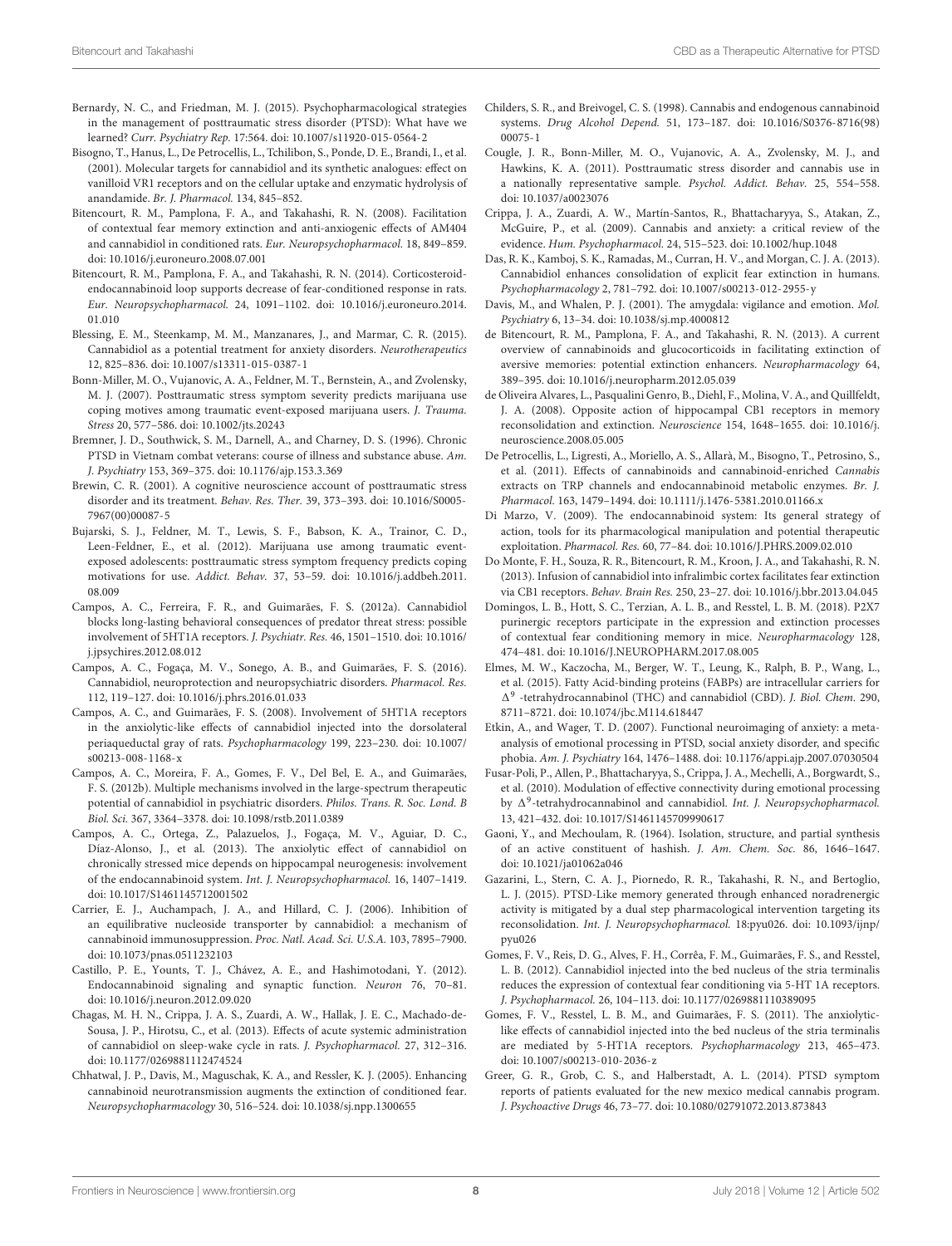- <span id="page-8-11"></span>Hauer, D., Schelling, G., Gola, H., Campolongo, P., Morath, J., Roozendaal, B., et al. (2013). Plasma concentrations of endocannabinoids and related primary fatty acid amides in patients with post-traumatic stress disorder. PLoS One 8:e62741. [doi: 10.1371/journal.pone.0062741](https://doi.org/10.1371/journal.pone.0062741)
- <span id="page-8-1"></span>Hidalgo, R. B., and Davidson, J. R. (2000). Posttraumatic stress disorder: epidemiology and health-related considerations. J. Clin. Psychiatry 61(Suppl. 7), 5–13.
- <span id="page-8-12"></span>Hill, M. N., Bierer, L. M., Makotkine, I., Golier, J. A., Galea, S., McEwen, B. S., et al. (2013a). Reductions in circulating endocannabinoid levels in individuals with post-traumatic stress disorder following exposure to the World Trade Center attacks. Psychoneuroendocrinology 38, 2952–2961. [doi: 10.1016/j.psyneuen.](https://doi.org/10.1016/j.psyneuen.2013.08.004) [2013.08.004](https://doi.org/10.1016/j.psyneuen.2013.08.004)
- <span id="page-8-29"></span>Hill, M. N., Campolongo, P., Yehuda, R., and Patel, S. (2018). Integrating endocannabinoid signaling and cannabinoids into the biology and treatment of posttraumatic stress disorder. Neuropsychopharmacology 43, 80–102. [doi: 10.1038/npp.2017.162](https://doi.org/10.1038/npp.2017.162)
- <span id="page-8-36"></span>Hill, M. N., Kumar, S. A., Filipski, S. B., Iverson, M., Stuhr, K. L., Keith, J. M., et al. (2013b). Disruption of fatty acid amide hydrolase activity prevents the effects of chronic stress on anxiety and amygdalar microstructure. Mol. Psychiatry 18, 1125–1135. [doi: 10.1038/mp.2012.90](https://doi.org/10.1038/mp.2012.90)
- <span id="page-8-27"></span>Hsiao, Y.-T., Yi, P.-L., Li, C.-L., and Chang, F.-C. (2012). Effect of cannabidiol on sleep disruption induced by the repeated combination tests consisting of open field and elevated plus-maze in rats. Neuropharmacology 62, 373–384. [doi: 10.1016/j.neuropharm.2011.08.013](https://doi.org/10.1016/j.neuropharm.2011.08.013)
- <span id="page-8-34"></span>Ibeas Bih, C., Chen, T., Nunn, A. V. W., Bazelot, M., Dallas, M., and Whalley, B. J. (2015). Molecular targets of cannabidiol in neurological disorders. Neurotherapeutics 12, 699–730. [doi: 10.1007/s13311-015-0377-3](https://doi.org/10.1007/s13311-015-0377-3)
- <span id="page-8-4"></span>Izzo, A. A., Borrelli, F., Capasso, R., Di Marzo, V., and Mechoulam, R. (2009). Non-psychotropic plant cannabinoids: new therapeutic opportunities from an ancient herb. Trends Pharmacol. Sci. 30, 515–527. [doi: 10.1016/j.tips.2009.](https://doi.org/10.1016/j.tips.2009.07.006) [07.006](https://doi.org/10.1016/j.tips.2009.07.006)
- <span id="page-8-2"></span>Jurkus, R., Day, H. L. L., Guimarães, F. S., Lee, J. L. C., Bertoglio, L. J., and Stevenson, C. W. (2016). Cannabidiol regulation of learned fear: implications for treating anxiety-related disorders. Front. Pharmacol. 7:454. [doi: 10.3389/](https://doi.org/10.3389/fphar.2016.00454) [fphar.2016.00454](https://doi.org/10.3389/fphar.2016.00454)
- <span id="page-8-30"></span>Kevorkian, S., Bonn-Miller, M. O., Belendiuk, K., Carney, D. M., Roberson-Nay, R., and Berenz, E. C. (2015). Associations among trauma, posttraumatic stress disorder, cannabis use, and cannabis use disorder in a nationally representative epidemiologic sample. Psychol. Addict. Behav. 29, 633–638. [doi: 10.1037/](https://doi.org/10.1037/adb0000110) [adb0000110](https://doi.org/10.1037/adb0000110)
- <span id="page-8-39"></span>Lanius, R. A., Williamson, P. C., Hopper, J., Densmore, M., Boksman, K., Gupta, M. A., et al. (2003). Recall of emotional states in posttraumatic stress disorder: an fMRI investigation. Biol. Psychiatry 53, 204–210. [doi: 10.1016/](https://doi.org/10.1016/S0006-3223(02)01466-X) [S0006-3223\(02\)01466-X](https://doi.org/10.1016/S0006-3223(02)01466-X)
- <span id="page-8-16"></span>LeDoux, J. E. (2000). Emotion circuits in the brain. Annu. Rev. Neurosci. 23, 155–184. [doi: 10.1146/annurev.neuro.23.1.155](https://doi.org/10.1146/annurev.neuro.23.1.155)
- <span id="page-8-28"></span>Lee, J. L. C., Bertoglio, L. J., Guimarães, F. S., and Stevenson, C. W. (2017). Cannabidiol regulation of emotion and emotional memory processing: relevance for treating anxiety-related and substance abuse disorders. Br. J. Pharmacol. 174, 3242–3256. [doi: 10.1111/bph.13724](https://doi.org/10.1111/bph.13724)
- <span id="page-8-22"></span>Lemos, J. I., Resstel, L. B., and Silveira Guimarães, F. (2010). Involvement of the prelimbic prefrontal cortex on cannabidiol-induced attenuation of contextual conditioned fear in rats. Behav. Brain Res. 207, 105–111. [doi: 10.1016/j.bbr.2009.](https://doi.org/10.1016/j.bbr.2009.09.045) [09.045](https://doi.org/10.1016/j.bbr.2009.09.045)
- <span id="page-8-21"></span>Levin, R., Almeida, V., Fiel Peres, F., Bendlin Calzavara, M., Derci, da Silva, N., et al. (2012). Antipsychotic profile of cannabidiol and rimonabant in an animal model of emotional context processing in schizophrenia. Curr. Pharm. Des. 18, 4960–4965. [doi: 10.2174/138161212802884735](https://doi.org/10.2174/138161212802884735)
- <span id="page-8-32"></span>Leweke, F. M., Piomelli, D., Pahlisch, F., Muhl, D., Gerth, C. W., Hoyer, C., et al. (2012). Cannabidiol enhances anandamide signaling and alleviates psychotic symptoms of schizophrenia. Transl. Psychiatry 2:e94. [doi: 10.1038/tp.2012.15](https://doi.org/10.1038/tp.2012.15)
- <span id="page-8-25"></span>Lin, H.-C., Mao, S.-C., Su, C.-L., and Gean, P.-W. (2009). The role of prefrontal cortex CB1 receptors in the modulation of fear memory. Cereb. Cortex 19, 165–175. [doi: 10.1093/cercor/bhn075](https://doi.org/10.1093/cercor/bhn075)
- <span id="page-8-15"></span>Loflin, M. J., Babson, K. A., and Bonn-Miller, M. O. (2017). Cannabinoids as therapeutic for PTSD. Curr. Opin. Psychol. 14, 78–83. [doi: 10.1016/j.copsyc.](https://doi.org/10.1016/j.copsyc.2016.12.001) [2016.12.001](https://doi.org/10.1016/j.copsyc.2016.12.001)
- <span id="page-8-23"></span>Lutz, B. (2007). The endocannabinoid system and extinction learning. Mol. Neurobiol. 36, 92–101. [doi: 10.1007/s12035-007-8004-x](https://doi.org/10.1007/s12035-007-8004-x)
- <span id="page-8-7"></span>Lutz, B. (2009). Endocannabinoid signals in the control of emotion. Curr. Opin. Pharmacol. 9, 46–52. [doi: 10.1016/j.coph.2008.12.001](https://doi.org/10.1016/j.coph.2008.12.001)
- <span id="page-8-8"></span>Maldonado, R., Valverde, O., and Berrendero, F. (2006). Involvement of the endocannabinoid system in drug addiction. Trends Neurosci. 29, 225–232. [doi: 10.1016/j.tins.2006.01.008](https://doi.org/10.1016/j.tins.2006.01.008)
- <span id="page-8-19"></span>Maren, S. (2008). Pavlovian fear conditioning as a behavioral assay for hippocampus and amygdala function: cautions and caveats. Eur. J. Neurosci. 28, 1661–1666. [doi: 10.1111/j.1460-9568.2008.06485.x](https://doi.org/10.1111/j.1460-9568.2008.06485.x)
- <span id="page-8-17"></span>Maren, S., and Quirk, G. J. (2004). Neuronal signalling of fear memory. Nat. Rev. Neurosci. 5, 844–852. [doi: 10.1038/nrn1535](https://doi.org/10.1038/nrn1535)
- <span id="page-8-9"></span>Marsicano, G., Wotjak, C. T., Azad, S. C., Bisogno, T., Rammes, G., Cascio, M. G., et al. (2002). The endogenous cannabinoid system controls extinction of aversive memories. Nature 418, 530–534. [doi: 10.1038/nature00839](https://doi.org/10.1038/nature00839)
- <span id="page-8-35"></span>Massi, P., Valenti, M., Vaccani, A., Gasperi, V., Perletti, G., Marras, E., et al. (2008). 5-Lipoxygenase and anandamide hydrolase (FAAH) mediate the antitumor activity of cannabidiol, a non-psychoactive cannabinoid. J. Neurochem. 104, 1091–1100. [doi: 10.1111/j.1471-4159.2007.05073.x](https://doi.org/10.1111/j.1471-4159.2007.05073.x)
- <span id="page-8-37"></span>McPartland, J. M., Duncan, M., Di Marzo, V., and Pertwee, R. G. (2015). Are cannabidiol and  $\Delta^9$  -tetrahydrocannabivarin negative modulators of the endocannabinoid system? A systematic review. Br. J. Pharmacol. 172, 737–753. [doi: 10.1111/bph.12944](https://doi.org/10.1111/bph.12944)
- <span id="page-8-3"></span>Mechoulam, R. (2005). Plant cannabinoids: a neglected pharmacological treasure trove. Br. J. Pharmacol. 146, 913–915. [doi: 10.1038/sj.bjp.0706415](https://doi.org/10.1038/sj.bjp.0706415)
- <span id="page-8-6"></span>Mechoulam, R., Peters, M., Murillo-Rodriguez, E., and Hanuš, L. O. (2007). Cannabidiol - recent advances. Chem. Biodivers. 4, 1678–1692. [doi: 10.1002/](https://doi.org/10.1002/cbdv.200790147) [cbdv.200790147](https://doi.org/10.1002/cbdv.200790147)
- <span id="page-8-5"></span>Mechoulam, R., and Shvo, Y. (1963). Hashish. I. The structure of cannabidiol. Tetrahedron 19, 2073–2078.
- <span id="page-8-26"></span>Monti, J. M. (1977). Hypnoticlike effects of cannabidiol in the rat. Psychopharmacology 55, 263–265. [doi: 10.1007/BF00497858](https://doi.org/10.1007/BF00497858)
- <span id="page-8-18"></span>Myers, K. M., and Davis, M. (2007). Mechanisms of fear extinction. Mol. Psychiatry 12, 120–150. [doi: 10.1038/sj.mp.4001939](https://doi.org/10.1038/sj.mp.4001939)
- <span id="page-8-13"></span>Neumeister, A. (2013). The endocannabinoid system provides an avenue for evidence-based treatment development for PTSD. Depress. Anxiety 30, 93–96. [doi: 10.1002/da.22031](https://doi.org/10.1002/da.22031)
- <span id="page-8-14"></span>Neumeister, A., Normandin, M. D., Pietrzak, R. H., Piomelli, D., Zheng, M. Q., Gujarro-Anton, A., et al. (2013). Elevated brain cannabinoid CB1 receptor availability in post-traumatic stress disorder: a positron emission tomography study. Mol. Psychiatry 18, 1034–1040. [doi: 10.1038/mp.2013.61](https://doi.org/10.1038/mp.2013.61)
- <span id="page-8-24"></span>Pamplona, F. A., Bitencourt, R. M., and Takahashi, R. N. (2008). Shortand long-term effects of cannabinoids on the extinction of contextual fear memory in rats. Neurobiol. Learn. Mem. 90, 290–293. [doi: 10.1016/j.nlm.2008.](https://doi.org/10.1016/j.nlm.2008.04.003) [04.003](https://doi.org/10.1016/j.nlm.2008.04.003)
- <span id="page-8-33"></span>Pamplona, F. A., Prediger, R. D. S., Pandolfo, P., and Takahashi, R. N. (2006). The cannabinoid receptor agonist WIN 55,212-2 facilitates the extinction of contextual fear memory and spatial memory in rats. Psychopharmacology 188, 641–649. [doi: 10.1007/s00213-006-0514-0](https://doi.org/10.1007/s00213-006-0514-0)
- <span id="page-8-0"></span>Passie, T., Emrich, H. M., Karst, M., Brandt, S. D., and Halpern, J. H. (2012). Mitigation of post-traumatic stress symptoms by Cannabis resin: a review of the clinical and neurobiological evidence. Drug Test. Anal. 4, 649–659. [doi: 10.1002/dta.1377](https://doi.org/10.1002/dta.1377)
- <span id="page-8-38"></span>Patel, R., Spreng, R. N., Shin, L. M., and Girard, T. A. (2012). Neurocircuitry models of posttraumatic stress disorder and beyond: a meta-analysis of functional neuroimaging studies. Neurosci. Biobehav. Rev. 36, 2130–2142. [doi: 10.1016/j.](https://doi.org/10.1016/j.neubiorev.2012.06.003) [neubiorev.2012.06.003](https://doi.org/10.1016/j.neubiorev.2012.06.003)
- <span id="page-8-31"></span>Pertwee, R. G. (2008). The diverse CB1 and CB2 receptor pharmacology of three plant cannabinoids: delta9-tetrahydrocannabinol, cannabidiol and delta9 tetrahydrocannabivarin. Br. J. Pharmacol. 153, 199–215. [doi: 10.1038/sj.bjp.](https://doi.org/10.1038/sj.bjp.0707442) [0707442](https://doi.org/10.1038/sj.bjp.0707442)
- <span id="page-8-10"></span>Quirk, G. J., and Mueller, D. (2008). Neural mechanisms of extinction learning and retrieval. Neuropsychopharmacology 33, 56–72. [doi: 10.1038/sj.npp.1301555](https://doi.org/10.1038/sj.npp.1301555)
- <span id="page-8-20"></span>Resstel, L. B. M., Joca, S. R. L., Moreira, F. A., Corrêa, F. M. A., and Guimarães, F. S. (2006). Effects of cannabidiol and diazepam on behavioral and cardiovascular responses induced by contextual conditioned fear in rats. Behav. Brain Res. 172, 294–298. [doi: 10.1016/j.bbr.2006.05.016](https://doi.org/10.1016/j.bbr.2006.05.016)